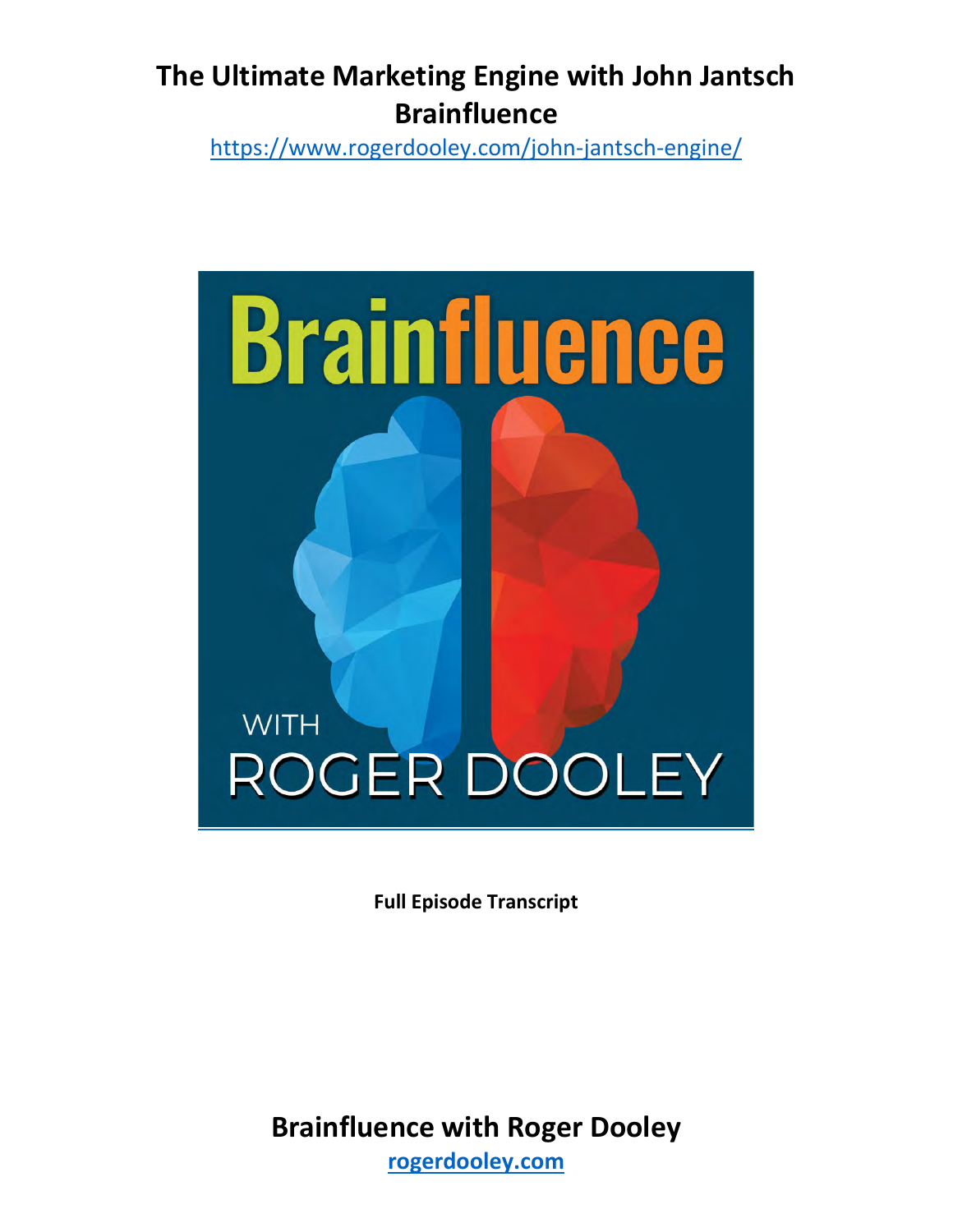<https://www.rogerdooley.com/john-jantsch-engine/>

#### **SPEAKERS**

Intro, Roger Dooley, John Jantsch, Outro

# **Intro:** 00:00

Welcome to Brainfluence, where author and international keynote speaker, Roger Dooley, shares powerful but practical ideas from world-class experts, and sometimes a few of his own. To learn more about Roger's books, "Brainfluence" and "Friction", and to find links to his latest articles and videos, the best place to start is rogerdooley.com. Roger's keynotes will keep your audience entertained and engaged. At the same time, he will change the way they think about customer and employee experience. To check availability for an in-person or virtual keynote or workshop, visit rogerdooley.com

# **Roger Dooley:** 00:37

Welcome to Brainfluence. I'm Roger Dooley. Today, we have a returning guest, John Jantsch. He's a marketing consultant, speaker, entrepreneur, and author. His best-known title is "Duct Tape Marketing", also the name of his network of consultants, which use oddly enough, "The Duct Tape Methodology". This means John and I have a special relationship. Everyone knows you can fix anything with two things, duct tape, and WD 40. My book "Friction" was called a mental can of WD 40, so it makes sense that between the two of us, we can fix just about anything. John's new book is the ultimate marketing engine. Welcome to the show, John.

# **John Jantsch:** 01:10

Oh, thanks for having me again. It's kind of fun. This is my seventh book, and so I'm appearing on a lot of shows that I've been on before, which has really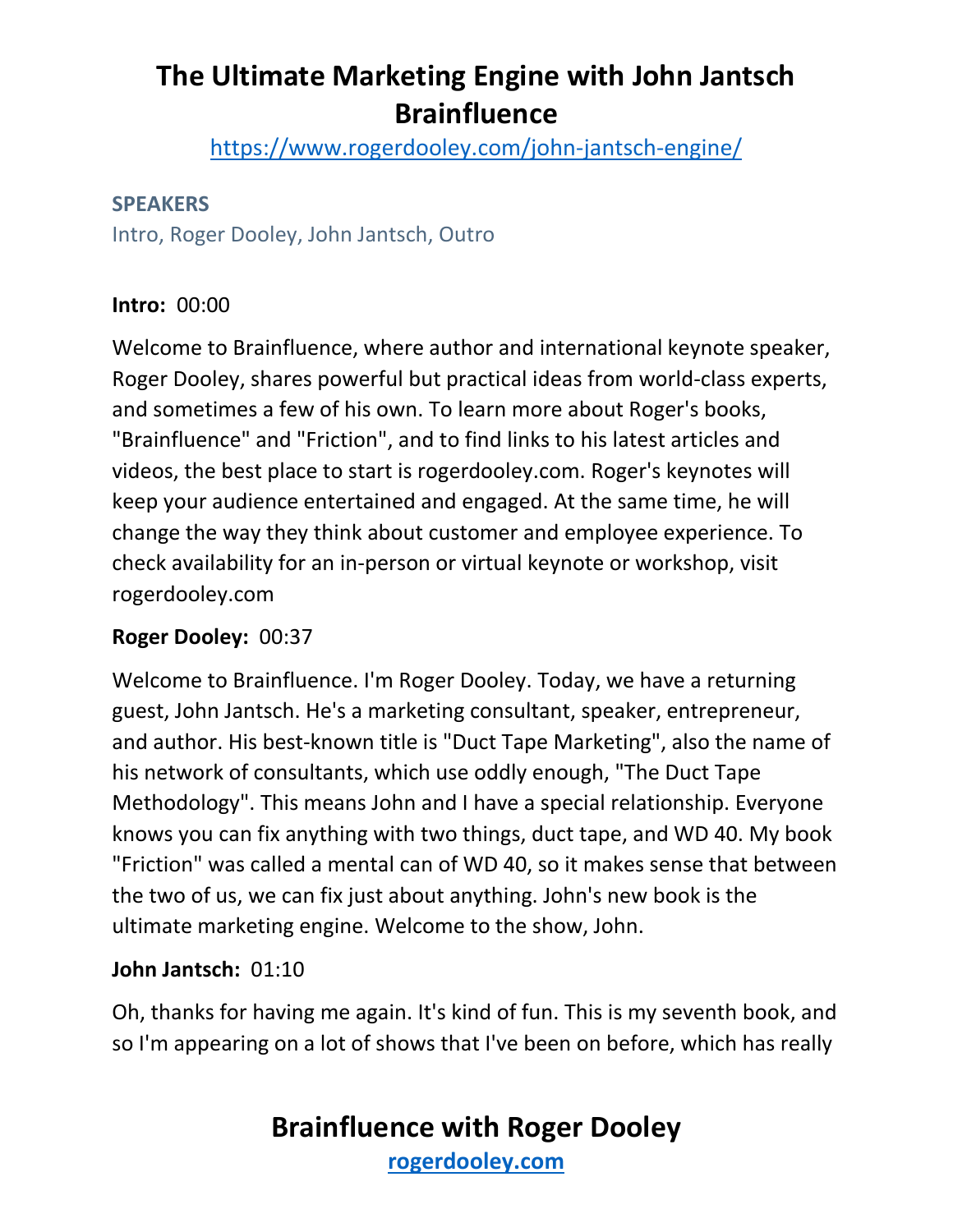<https://www.rogerdooley.com/john-jantsch-engine/>

been a lot of fun, especially since we have been able to see anybody in real life. Seeing you as we are now has been great.

### **Roger Dooley:** 01:23

Well, I'm hoping that pretty soon we can meet up at the conference in person. Before we started, we just talked about us both getting slowly back into the in-person gigs that are starting to open up again, at least in the United States. So, I look forward to that. And I'm curious, how have you seen the pandemic change the world for your clients who tend to be smaller businesses? It had to be maybe in some cases particularly stressful, but maybe there are some opportunities there too?

#### **John Jantsch:** 01:49

Well, I think like all of us, there was a period of what's going to happen to the world, I think. And certainly, some businesses were just in the wrong industry at this time, and really, really struggled. But I also saw a lot of my clients that had actually not just survived, but really thrive. And not just because they were in some industry that saw greater demand. One of the things that really rang true for me, and actually this book we're going to talk about today, my latest book, I signed a contract for March 15, of 2020, and that was really right when all of this was starting to unfold. And I was kind of worried about what am I going to write about? I don't want to write a book about how to market during the pandemic. Nobody certainly wants to read that book.

#### **Roger Dooley:** 02:31

Limited shelf life too.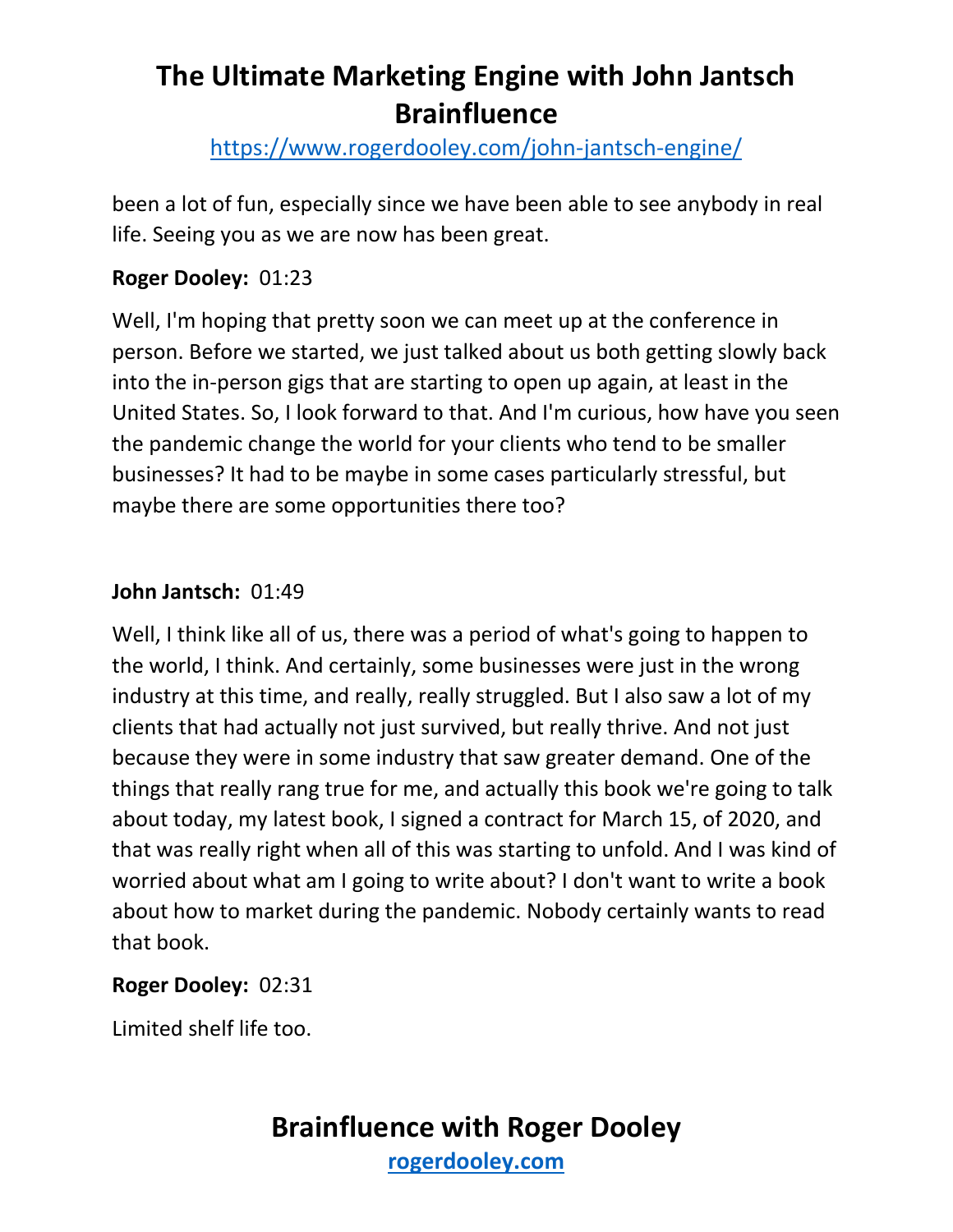<https://www.rogerdooley.com/john-jantsch-engine/>

# **John Jantsch:** 02:31

Yeah, that's right. But one of the things that the pandemic really shone a very bright light on for me was that a lot of businesses grow and scale just because the economy and the momentum is going their way, whatever industry they're in, but in tough times, sometimes you really see businesses that thrive and survive because they're meaningful in the lives of their customers in some way. And that's what I saw a lot of. Businesses that had taken the time to really embrace their customers, really focus on their customers, really create great customer experiences, they were actually getting emails and calls from customers saying, "Look, what can we do? We'll stick with you. Don't worry. We're with you through this." And that's always really been true, but I just think the struggles that a lot of us went through last year really shone a very bright light on that dynamic. And so, that element in probably more ways than one shows up in this new book. The idea is that we look at building customers for life, then we start to look at customers, not for transactions, but for the transformation that we can bring to them. And that's really what informed my whole path for writing this book.

#### **Roger Dooley:** 03:34

Locally, here in Austin, I saw that with some businesses, where various restaurants handled the initiation of the pandemic in different ways. One, in particular, was very adept at converting to pickup and delivery and taking care of customers, very customer service oriented. Because initially, things did not go 100% perfectly as you might imagine, where suddenly your business model has changed dramatically, but you did what it took. They fix things if they were wrong and they were very transparent about everything. They talked about how they were keeping all of their people employed.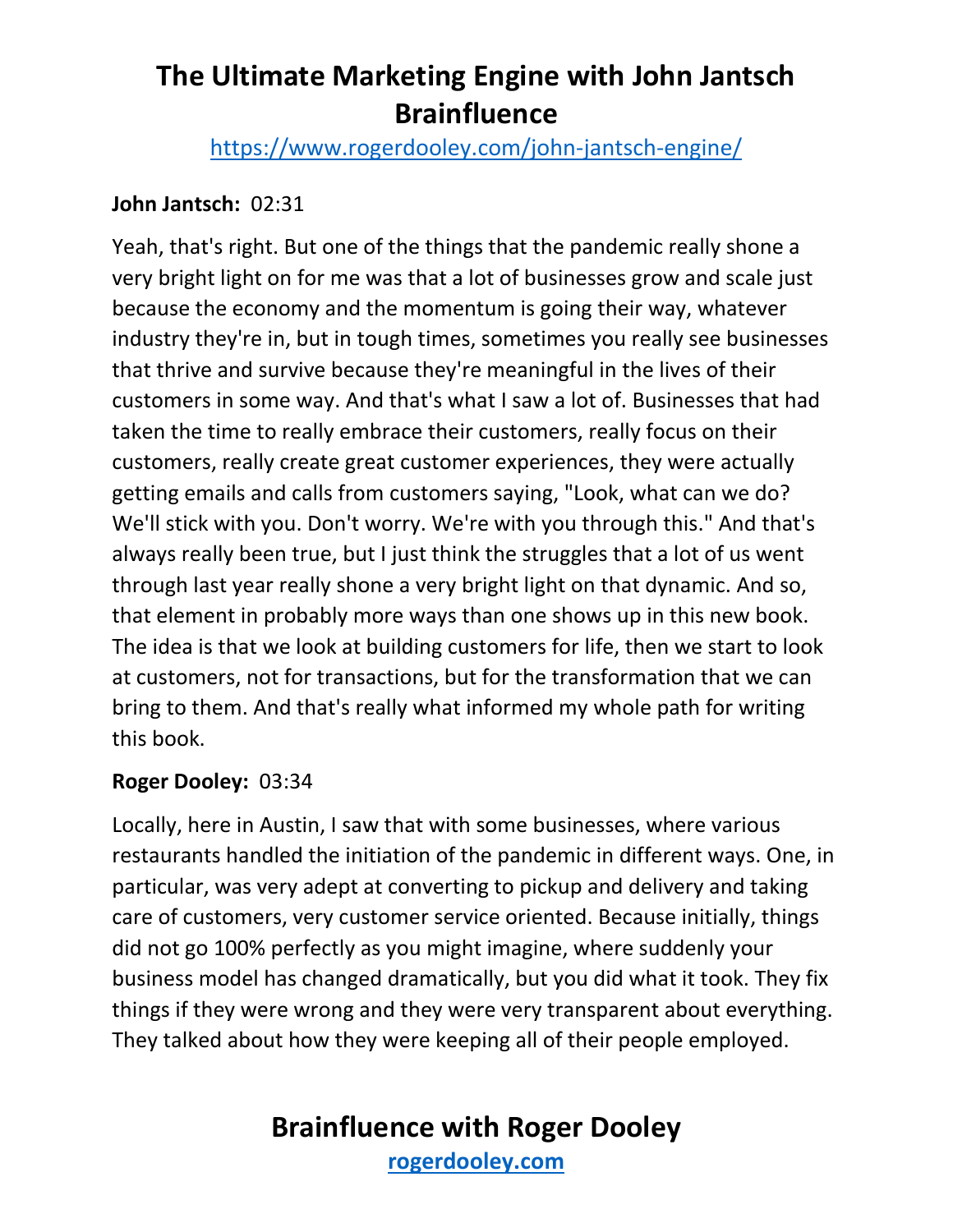<https://www.rogerdooley.com/john-jantsch-engine/>

They did not immediately lay off all of their people or some of their people. And I think that what they saw was a lot of community support. Other businesses that were more transactional in nature struggled and did not get that same level of support for their customers.

# **John Jantsch:** 04:22

I think one of the things you're going to see is going be a lot of that behavior that changed out of necessity, creating some innovations that I think are going to be with us. QR code menus are probably not going away. Curb pickup. Margaritas are probably not going away. So, in some ways, while it was a very, very tough time, I think the fact that all friction, if I can borrow your term, all friction to change really went away that I think it opened the door for some things that are going to be what we're going to live with them. And so, I think now, if I'm advising a lot of businesses, it's like if you've got some new idea now's the time to try it because people have never been more open to change in their business.

#### **Roger Dooley:** 05:00

You kind of stole my next question for John. Because I was going ask you what you thought has changed permanently as we emerge? I think we're emerging for the pandemic. What's changed? I would tend to agree that some of these convenience features like curbside and delivery, home delivery and such, those are going to be permanent features I've seen now where the stores here in Texas are wide open, but there's still a lot of people doing curbside, not because they fear getting infected but because it's pretty darn convenient. They discovered how convenient was and how they didn't have to spend an hour fighting their way through the grocery store at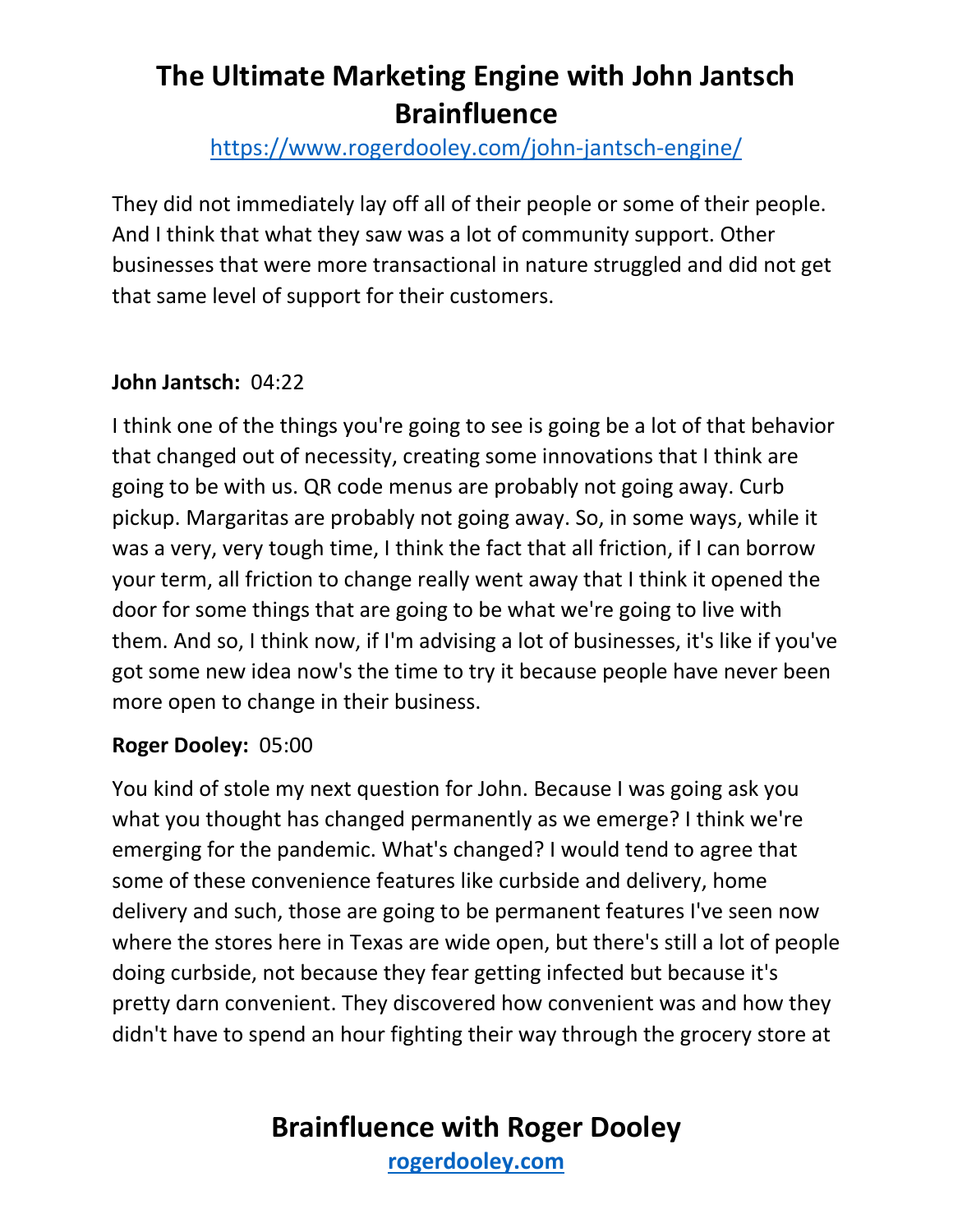<https://www.rogerdooley.com/john-jantsch-engine/>

rush hour, they could simply place an order and pick it up in a couple of minutes.

# **John Jantsch:** 05:37

And it's funny because groceries chains have been trying to crack that nut for years and nobody really got much traction with it. But I agree with you, now that people have experienced it, they've got all the apps set up to do it and whatnot, it's like, hey that's actually a better way. I think you're going to see that stick with us as well. I'll tell you the one thing that I saw that is not a feature that somebody could add that I hope stays, is that I think there was a real sense because this impacted everyone in the world, (maybe were in different boats, but we were all in the same ocean at sea and **[unintelligible][06:08]** during the storm) and I think that there was a return in marketing or in business to a little more humaneness if you will, and kindness. And now, obviously, we've got lots of examples of where that's not occurring, but I do hope that a lot of businesses really stick with that vulnerability and that authenticity that seemed to really come from this.

# **Roger Dooley:** 06:31

Now, it's interesting there's sort of a bifurcation there I think, John, because we've seen both. We've seen increasing human behavior on the part of businesses like restaurants and their customers. And at the same time, I just saw an article about some restaurant that shut down for a day because their customers were being so horrible to their people. And I think that it's a strange conundrum where we have this simultaneous license for bad behavior. Another data point is that airline incidents where there are disruptions on flights are an all-time record, probably mostly due to masking and maybe food items and such. But at the same time, other businesses are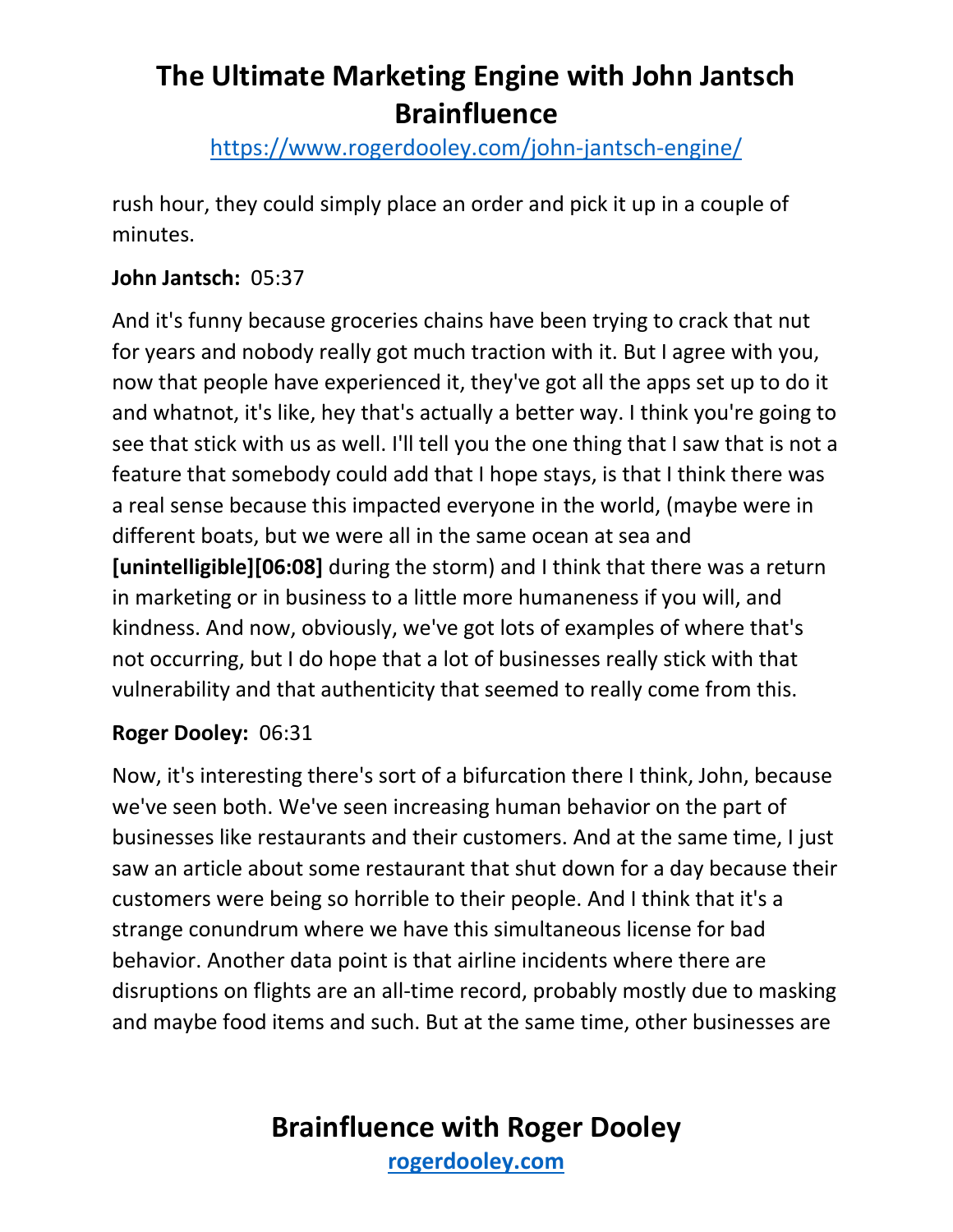<https://www.rogerdooley.com/john-jantsch-engine/>

forging better connections with our customers. And that's partially because some customers are open to that.

### **John Jantsch:** 07:15

That's right.

# **Roger Dooley:** 07:15

So, John, what mistakes do you think businesses are making right now? And in other words, you see a lot of businesses, smaller businesses, where do they tend to be going wrong? And what should they be doing to come out of this pandemic in a much stronger condition? Of course, that sort of sets off your quick discussion, what they should be doing, but why don't you lead into that?

# **John Jantsch:** 07:35

Well, I'd say the first thing that I focus on when I go into work with a small business is still this thought that, hey, if I sell accounting services that anybody in the world that might need a tax return is my potential customer. And so, a big component of this book, one of the actual steps in the ultimate marketing engine is that I suggest that we should be focusing a great deal of our attention on the top 20% of our customers. And part of the reason for that is they're probably more profitable, they probably have the right problem, the right issue, you probably are delivering a great deal of value to them because of some unique set of circumstances. And so, what if we took our attention to the growth of our business, and instead of just saying, hey, let's go out and get every new customer, what if we thought about scaling with that top customer, that I guarantee or at least experience tells me that 20% of them want to do 10 times more business with you, and some smaller percentage of them want to do 100 times more business with you? But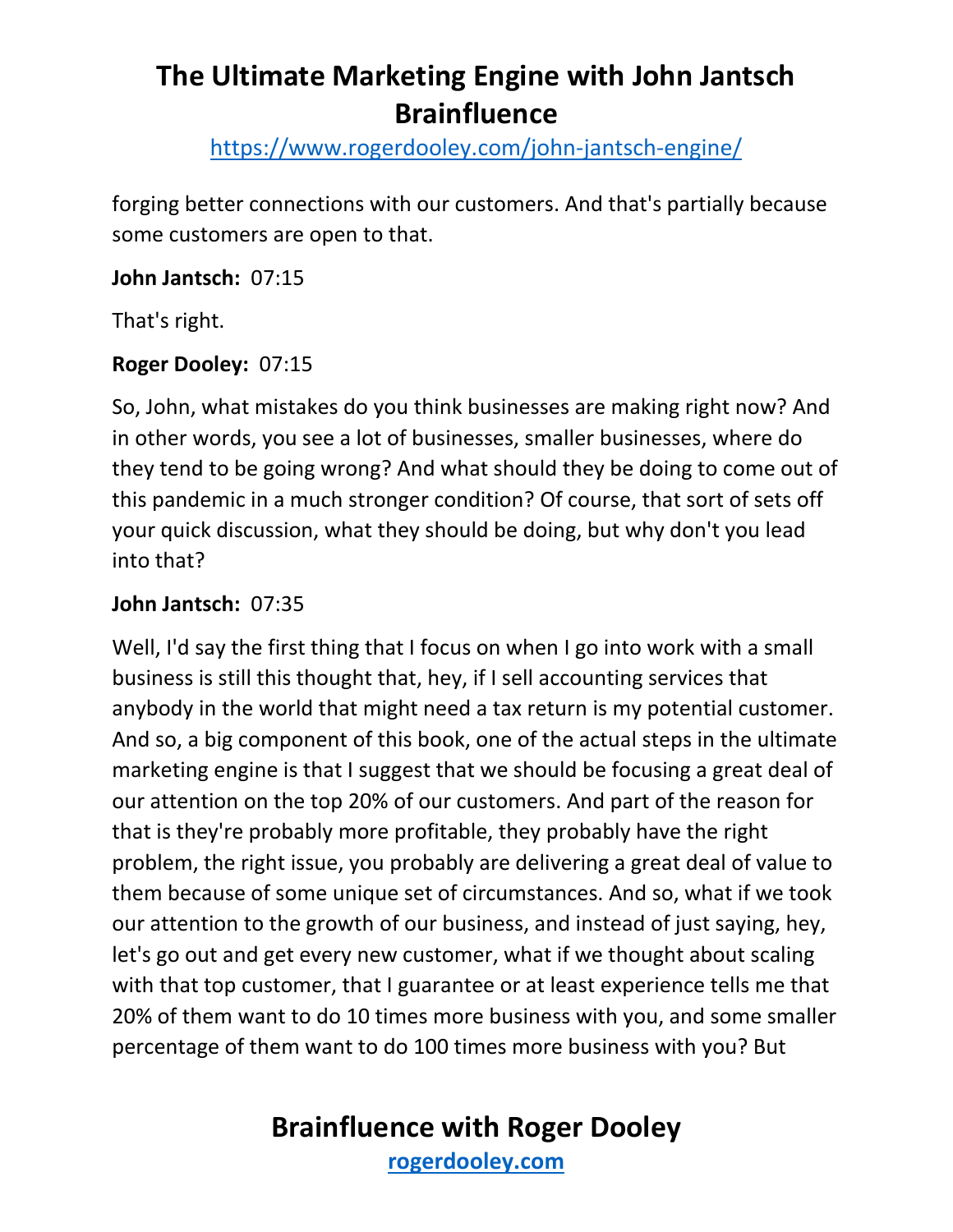# <https://www.rogerdooley.com/john-jantsch-engine/>

we're so scattered, sharing or using up the opportunity cost of just chasing the next lead, that we don't spend our time figuring out what can we do so that they would be so thrilled, that they'd be customers for life, and in fact, become evangelists for our business.

### **Roger Dooley:** 08:52

So, how would a newish business, either a startup or a business that really needs to generate more revenue pretty quickly to stay in business? The temptation, of course, is to go after whoever will do business to the point; yes, we've got an order, we've got a customer, even if it's not perfect. Now, how (a) survive in the short term, but also be selective and be intentional in the kind of businesses they seek out?

#### **John Jantsch:** 09:15

Yeah. So, there are two things at play here. You absolutely have to pay the bills that you can take business that maybe isn't a good fit, or that you don't think is a good fit. But the real key is how are you messaging, how are you communicating who you work with, who you can best serve? Because some of the reasons we attract clients that aren't great fits are because we are teaching people how to be an ideal client or what an ideal client looks like. So, a lot of what that comes down to is it's not necessarily a matter of saying, nope, we're not doing a business with these people, it's we're developing a process to educate them, to convert them, to onboard them. That actually ensures that we not only attract the right client but that they understand how to work with us and how to get the most value. We get bad clients sometimes because we teach them to be bad clients. They asked for this deal, or they want a special price or we bend to this whim, and next thing you know we're basically all over the place. And if you create a very systematic process for how you teach somebody what it is that you do, as I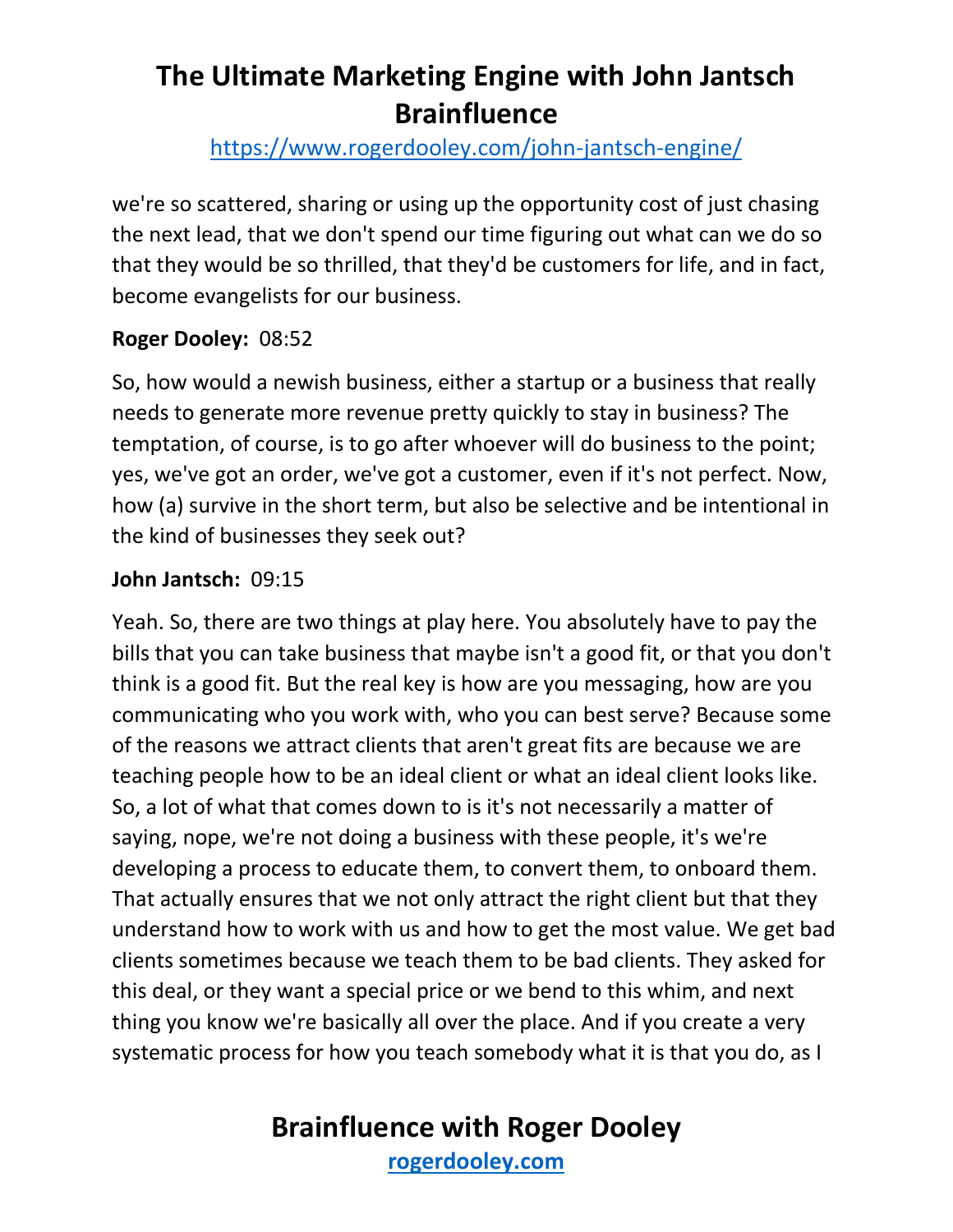<https://www.rogerdooley.com/john-jantsch-engine/>

said, how you convert them, how you onboard them, then, in fact, you're creating ideal clients.

# **Roger Dooley:** 10:22

And really, it sort of pervades all aspects of your marketing and the way you do your customer relations and everything else. Because if you're a financial planner, theoretically, everybody on the planet needs financial planning help of some kind, whether it's getting out of debt, or maximizing their retirement savings, or minimizing taxes, and their windfall, whatever. But chances are if you are a financial planner, you are best at a particular target market, or perhaps you should you choose a target market that you can serve very well and keep serving that kind of clients. So, maybe it is people with a net worth of 1 to 5 million who are 10 years or less away from retirement or something like that, where you can really target your services, you become an expert in all those aspects. And also, your messaging is clear. So, when that person sees your website, your ads, whatever, they say, oh, okay, this sounds like me, I need to talk to this person, as opposed to the CPA down the street, who doesn't seem to really say what they do other than help you.

# **John Jantsch:** 11:17

And while everything you said there I absolutely agree with, one element that I inject and that I'd like to suggest is an innovation in this book, is that financial planners should also be creating what I call the customer success track. And so, those people that they are attracting come to them in a certain stage, and that stage has characteristics which you can identify, which you can describe, it probably has some challenges in terms of the goals they're trying to reach. But you also can identify that what if I help them reach those goals? How can I move them to the next stage? And so,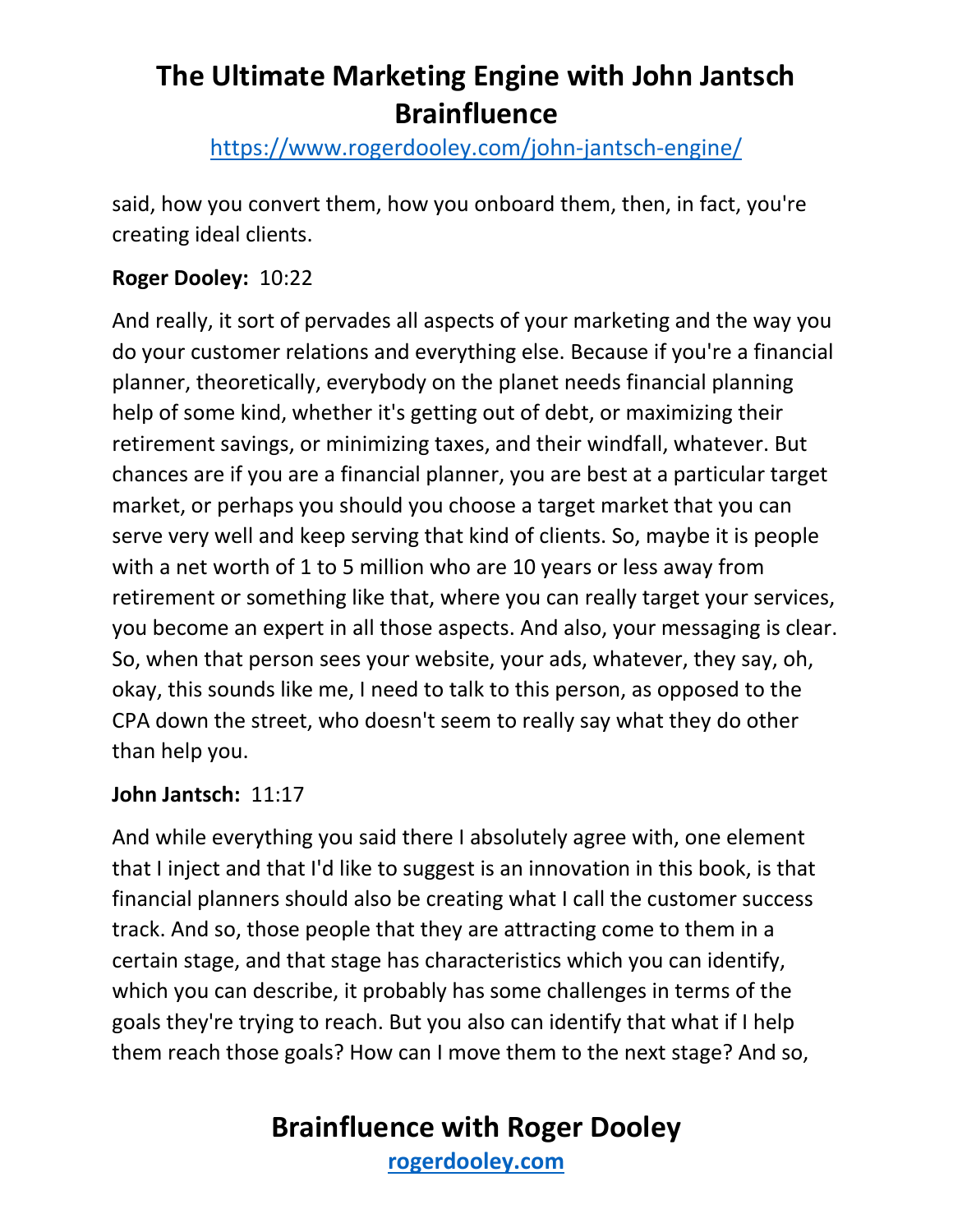# <https://www.rogerdooley.com/john-jantsch-engine/>

that financial planner could actually map out, here's who we attracted, here's where they are right now, but here's where they want to go. So, we can create the entire blueprint of products or service offerings or education, or whatever it involves, where we are not just talking about, hey, we're the best option for you today, we're the best option to mature with you, and grow with you, and give you the transformation, ultimately get you from where you are today to where you want to be. Not just sell you products and services. And that approach, or that mindset or point of view, it can actually create a mission for a business, it could certainly inform their products and services, but also their training and the ability to really scale with their customers instead of going out and looking for new customers.

# **Roger Dooley:** 12:31

Yeah. One of the things you talk about later on in the book is that process of scaling with your customers and using them as a part of a network/ That may seem foreign to some businesses where they feel like, I'm so grateful this person is already my **[unintelligible][12:44]**, this business is already my customer, I don't want to impose on them or bug them in any way, they're already doing so much for me. How do you get them to be on your team and then you become part of their team?

# **John Jantsch:** 12:55

Well, some of its mindset. What you just described, you know, belies the fact that you are generating tremendous value for them. Why wouldn't they want to share that with their friends, neighbors, and colleagues? Some of that is just up here in the head. But you're right, the entire last step, step five, is scale with your customers by impacting... I have to read it almost, but by serving their entire ecosystem. And what I mean, essentially, that last section of the book is all about referral generation. But it's not simply about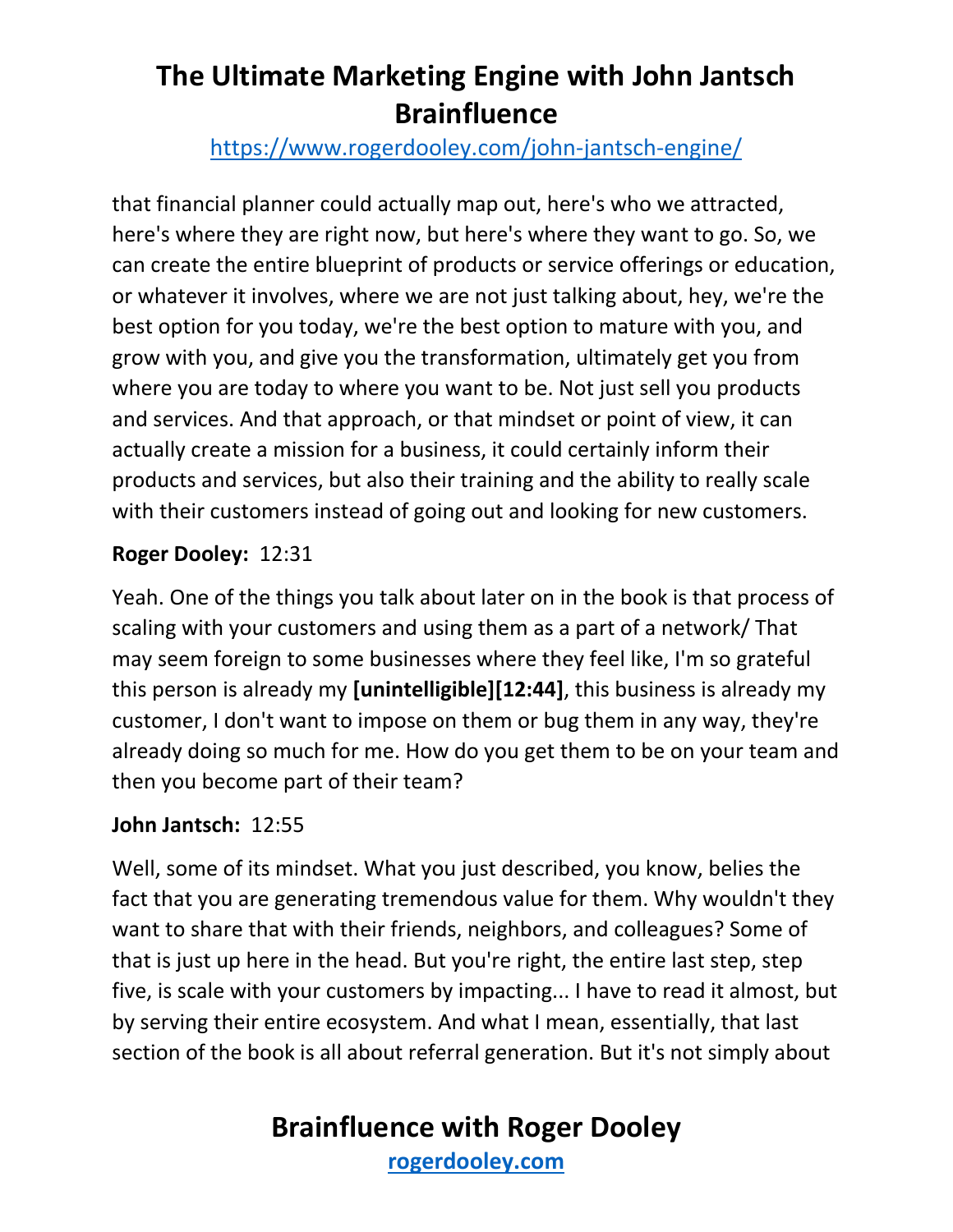### <https://www.rogerdooley.com/john-jantsch-engine/>

asking for referrals. One of the **[unintelligible][13:27]** main tactics, but one of the tactics that I suggest in that is that you actually start looking at all the other service professionals, or products, or services or needs that they have and start asking how can I become a source of referrals for those services to them? How can I build a strategic partner network, for example, where if my clients need anything related or unrelated to what I do, that I would actually be able to recommend somebody that I trust? So, that's one of the elements. But the other element is how could I actually work with their other providers so that we're actually both providing even more value? One of the examples I cite in the book is we had an author, speaker, influencer, come to us and say, "Look, I've got a nice brand, but it's all over the place. I've written three books. I don't have any products to sell with those so it's like whatever speech they hire before, that's my brand." So, they hired us to create a cohesive brand, to bring all of their things together, to help them develop some products and things, so standard brand stuff. And **[unintelligible][14:25]** at the time, was also working with an executive coach who was helping her build a team internally of folks who support her growth. And so. we went to work immediately with that executive coach and taught him; here's exactly what we're doing, here's what we're recommending, here's the idea behind all of this. And so, all of a sudden, by working with that executive coach, another one of her providers, which we just volunteered to do, we were actually able to give him the roadmap that he needed to actually do a better job with his work. And so, we both now were able to provide I think even more value to our mutual clients. But guess what? That coach also became a pretty active referral source for referring his other clients to us because he just appreciated that approach. So, there are many, many ways that you can scale with your clients. It's not just asking them for referrals. So, that last whole section is a masterclass in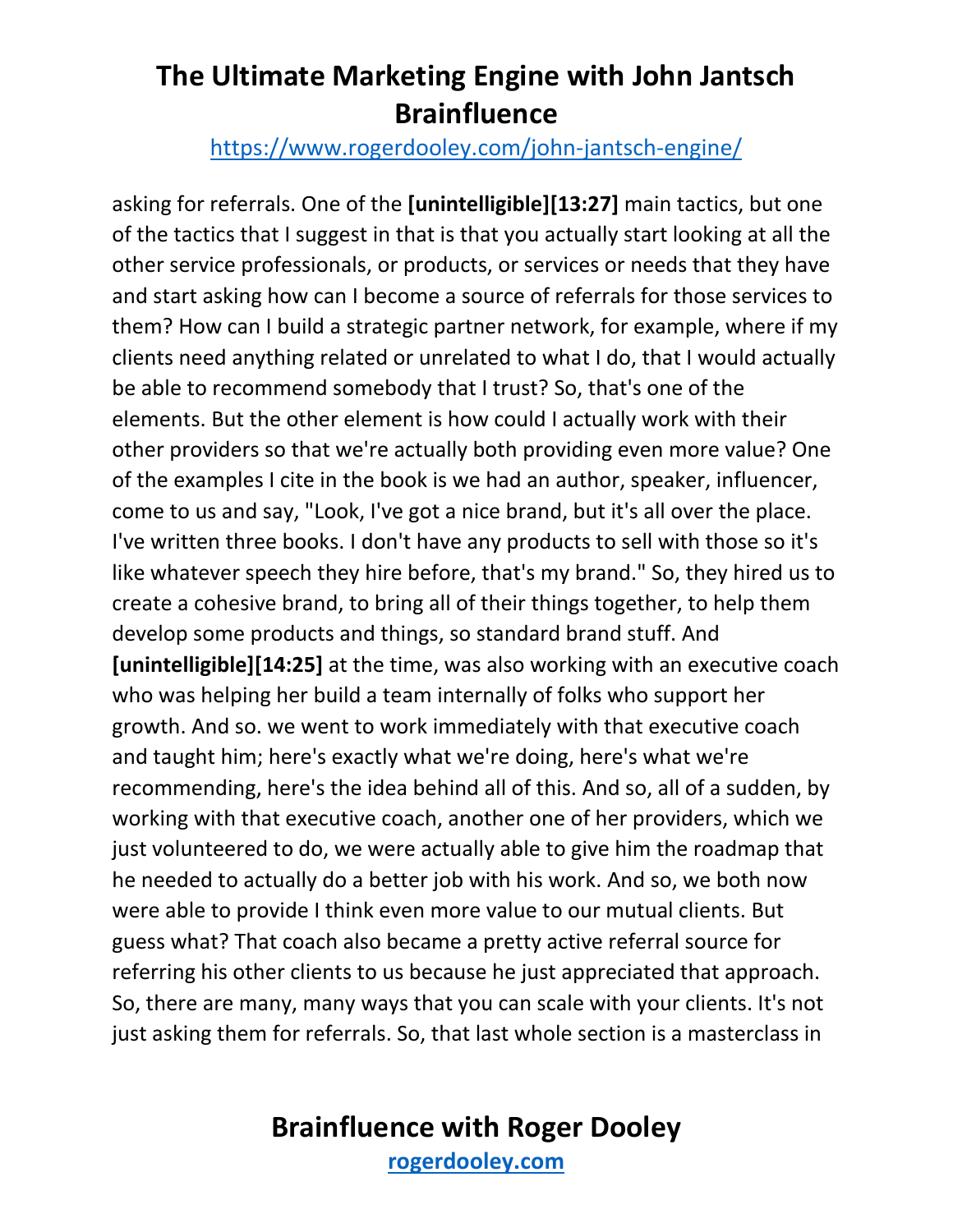<https://www.rogerdooley.com/john-jantsch-engine/>

all the ways to really get referrals, word of mouth thinking ingrained in your business.

# **Roger Dooley:** 15:24

That's great. And of course, you could be a source of referrals for that coach too. If you start working with a company where the leader is clearly all over the place and needs more hand-holding, then you can provide, then that works that way too. Since we're jumping around in order. John, why don't you provide the 40,000 foot level of the five-step process?

# **John Jantsch:** 15:44

Yeah. I think we've covered them all, actually, but just not in any order.

### **Roger Dooley:** 15:47

Okay, well, let's put them in.

#### **John Jantsch:** 15:48

Yeah, exactly. So, the first step is to map where your customers are today and where they want to be. That's essentially the customer journey and the customer success map. The second one is to uncover the real problems you solve for your ideal customers. And let me give you a hint, it's not what you sell. Nobody wants what we sell. They want their problems solved and so we spend an entire section on really getting into that idea. The third one is, and we talked about this idea of narrowing your focus to your top 20% of your ideal clients so that you can really figure out how to grow with them. Now, all the strategy work in the first three steps comes together in attracting more ideal clients. So, we spend a lot of time talking about the role of content, the role of your web presence, all of your digital marketing aspects. So, that's probably the more tactical, if you will, of the steps. And then step

# **Brainfluence with Roger Dooley**

**[rogerdooley.com](https://www.rogerdooley.com/)**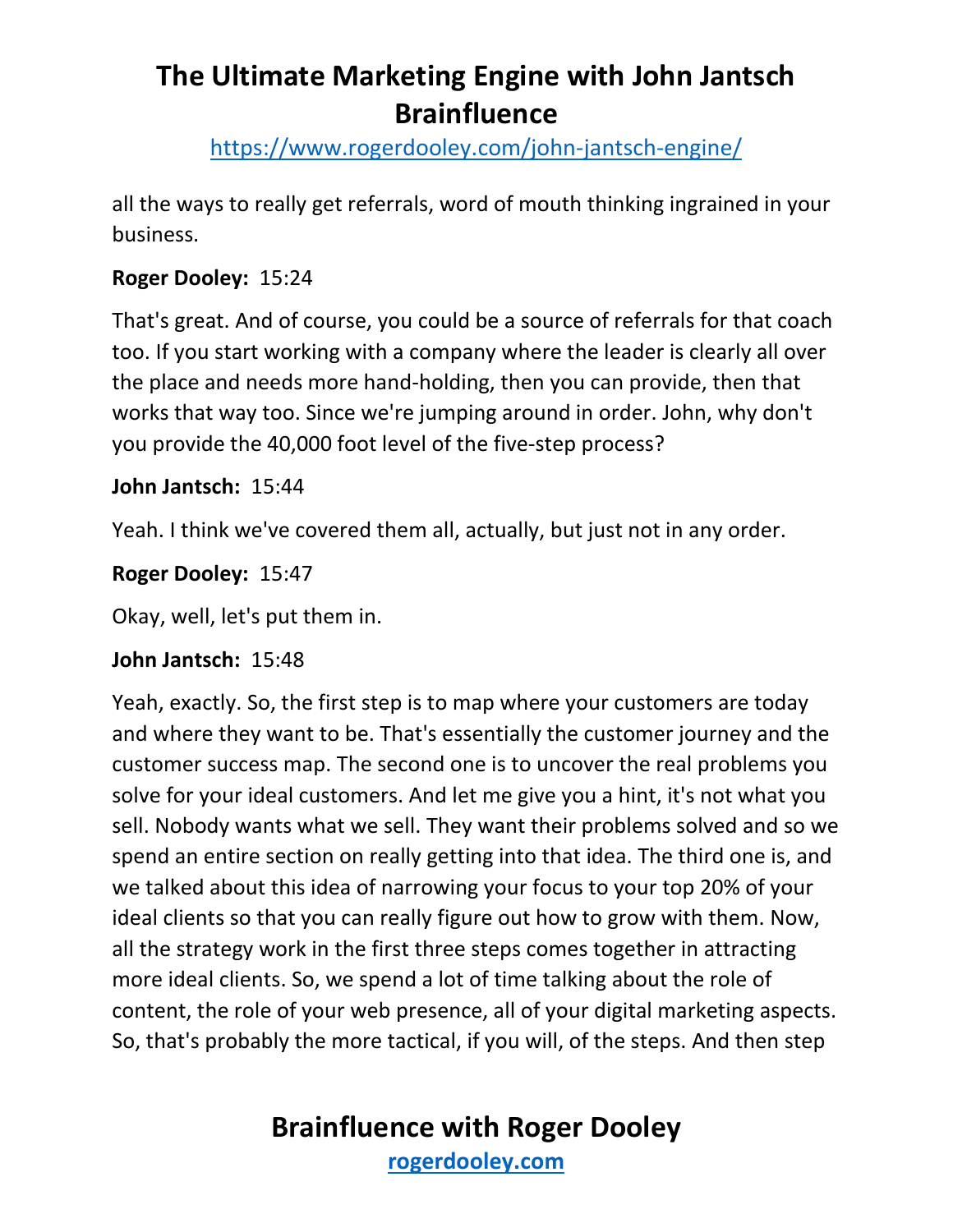<https://www.rogerdooley.com/john-jantsch-engine/>

number five, as we just talked about, is to then now that you've got this machine running, this engine running, to scale with your ideal clients by impacting their entire ecosystem.

# **Roger Dooley:** 16:46

Coming back to that second step of what problem you solve, now we've been hearing for years, sell the sizzle, not the steak, but there's also the customer doesn't want a quarter-inch drill, he wants a quarter-inch hole and so on. But what are some examples of that, real-world examples where the business had a good idea and a good product, but they weren't really recognizing what the customer needed from that

### **John Jantsch:** 17:09

Sure. So, I'll give you a great example I cite all the time because I think it drives home a real significant point. We were working with a tree service, a residential tree service that essentially your need a tree down, they would go come out and cut your tree down. They've been in business for about 30 or 40 years I think maybe at the time. They were a family-owned secondgeneration business. So, their message was family-owned, local, secondgeneration business. Which is nice. Nobody didn't like that idea. But when we interviewed their customers, which is one of the things that we do, and then increasingly, we really scan Google reviews today because people turn to third-party tools like that voluntarily, and talk about something that exceeded their expectations, something they didn't expect to get, essentially the problem that you solve for them. So, as I said, this company had all over, local business, been in business for many, many years. All of their customers said some version of they showed up when they said they were, and they cleaned up the job site thoroughly. And that was the problem that their best customers, the ones that were giving them five stars were saying that this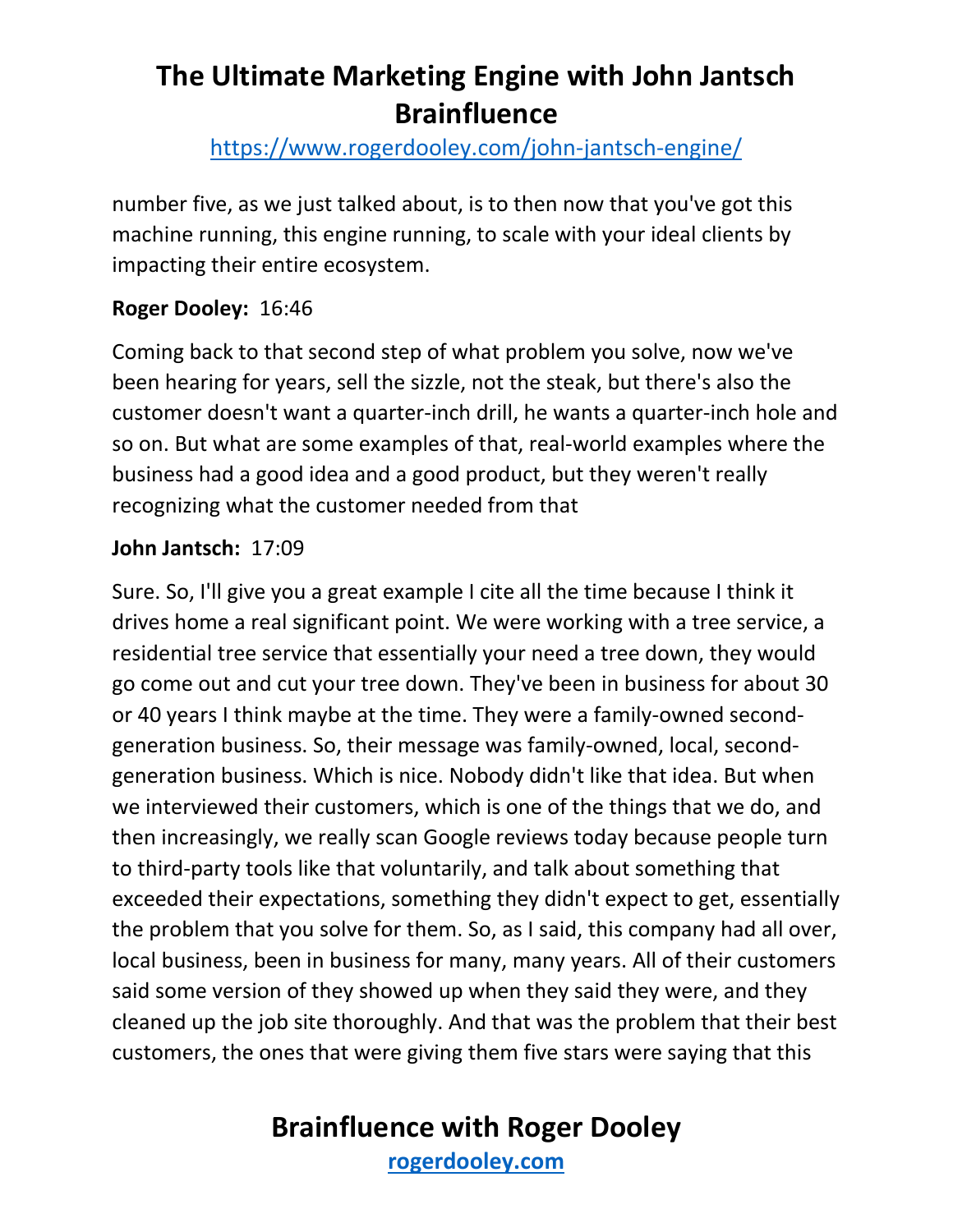<https://www.rogerdooley.com/john-jantsch-engine/>

company solves for them. Because anybody who hires somebody to come into their home and do some sort of service.... we've all experienced that appointment window, around five hours or something of that nature...

**Roger Dooley:** 17:16

Or three days later.

# **John Jantsch:** 17:21

Or three days later. And so, to me that's what their customers were screaming loud and clear, is that this company was exceeding our expectations by doing something we weren't getting from anybody else. Nobody said anything about they cut the tree down beautifully. Generally, that's the expectation. They've got trucks, they've got chainsaws, surely...

#### **Roger Dooley:** 18:45

You don't expect to find any of the trees left on your property.

#### **John Jantsch:** 18:48

Exactly. So, we actually changed that to their core message. But not just change that to their core message, we developed processes around an ontime appointment. 15-minute appointment window or you get \$100 off. That problem and solving that problem became the entire voice of their strategy as well.

# **Roger Dooley:** 19:06

I think it's so important for anybody in that contracting business. I'm sure you've gone through some improvement projects or other kinds of projects. I have. And after every one, **[unintelligible][19:17]** successful contractors, if

# **Brainfluence with Roger Dooley**

**[rogerdooley.com](https://www.rogerdooley.com/)**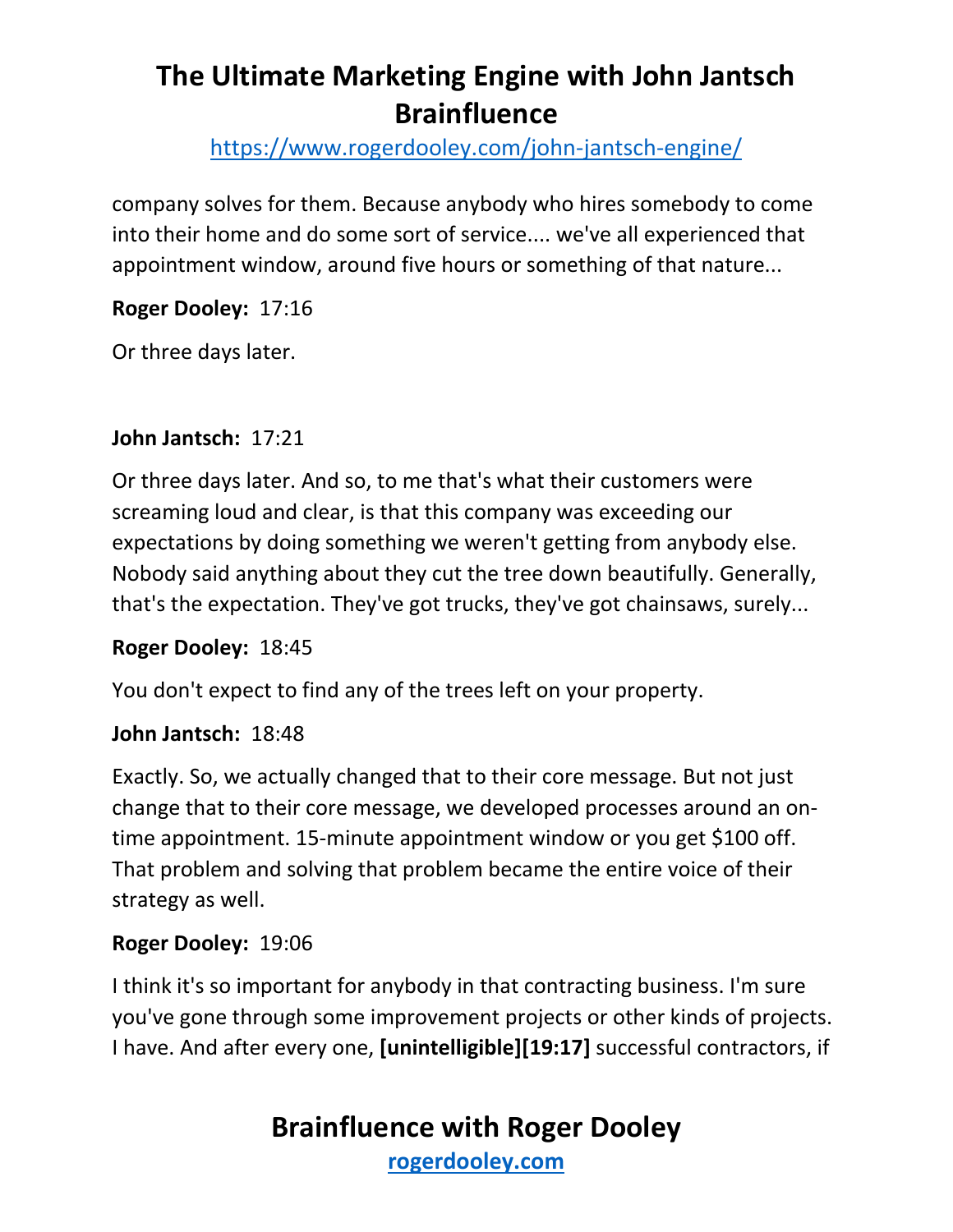# <https://www.rogerdooley.com/john-jantsch-engine/>

we knew nothing about that particular trade, but we simply (a) showed up on time, if we weren't going to show up on time, we call the customer and said, "Hey, we're not going to show up on time. We're gonna show up at this other time instead," and mentioned why perhaps. That simple bit of communication would solve all the problems. But as you mentioned, when you're sitting around waiting, wondering where they are at and their time has passed? Are they going to show up in 10 minutes, are they going show up in two hours, or are they not going to show up at all? It's super, super frustrating. But I think that if you look at these businesses, and I'm sure you have looked at these kinds of businesses, it's an overwhelming situation where you've got one key person or two key people, and they're getting checks from people on job sites saying, "Hey, this part isn't right," and they're dealing with all this stuff, and it falls through the cracks. When you encounter a situation like that, where do you begin to reduce the overwhelm factor, get things more organized, and businesslike, and heading into some kind of a framework?

#### **John Jantsch:** 20:17

Well, my mantra has always been that marketing as a system. And pretty much any way, shape, and form in which your business comes into contact with a prospect or a customer, you're performing a marketing function. So, for us that marketing sales service is all really one thing, and we have to actually figure out ways to start building processes to make sure that people have a great customer experience. But it really starts with just analyzing what would a customer's goals be at each stage of the customer journey, what would their questions be? So, we start anticipating that. Part of the challenge, and I know that you mentioned the overwhelm word, and it's increasingly getting harder to staff organizations, but part of it is anticipating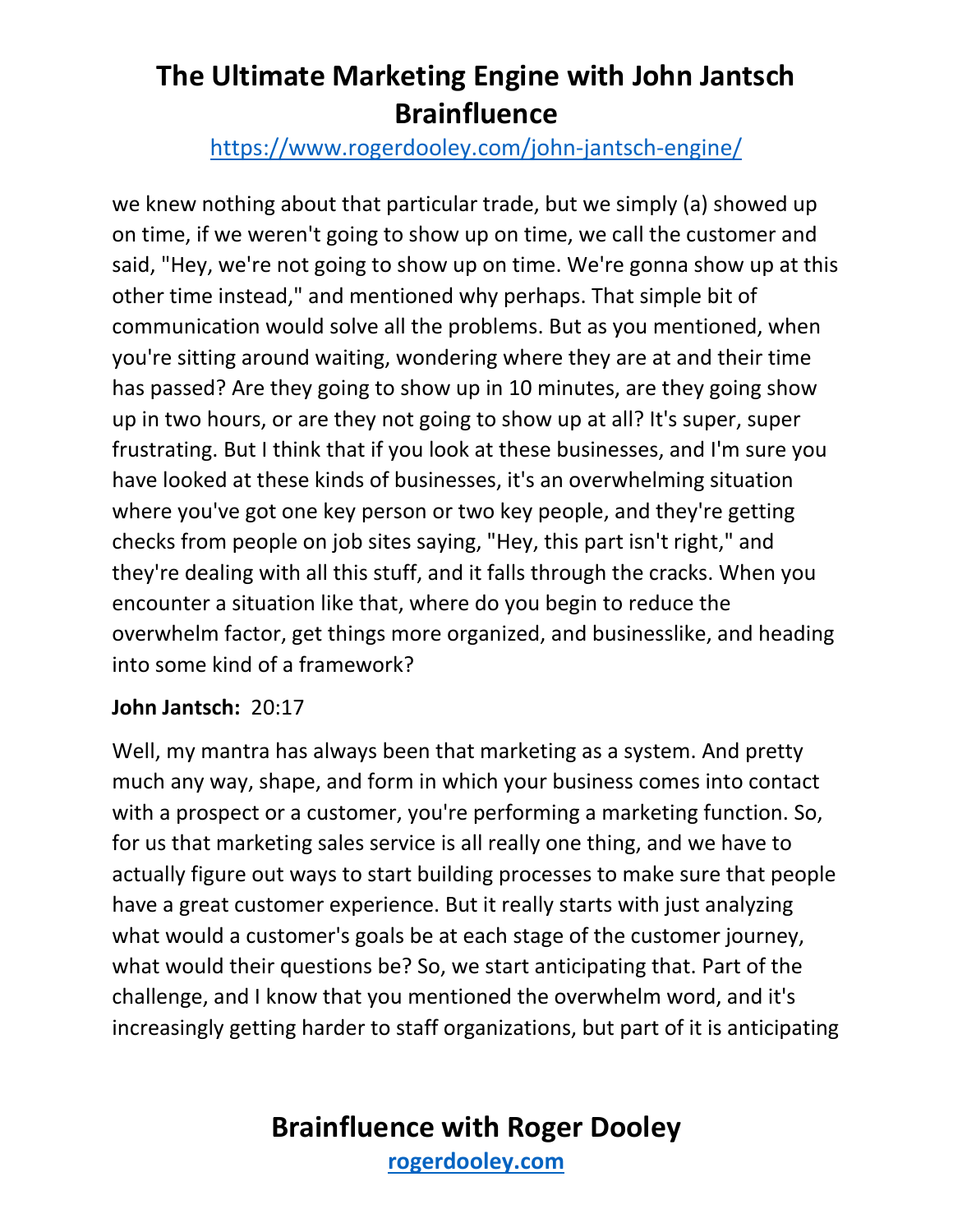<https://www.rogerdooley.com/john-jantsch-engine/>

what somebody would expect, what would make a great experience, and start building those systems so that you are not just completely reacting at all times.

# **Roger Dooley:** 21:07

Now, speaking of overwhelm, later in the book, you talk about digital presence, and digital activities, and websites and inquiries and social media and such, that seems to be an area where not even just contractors, but every business, even at any size, is experiencing overwhelmed because you've got all these social media channels, you've got, obviously, your website, you've got changes going on, you've got the need to transform your processes, do a better job digitally. Hopefully, many companies are well along that path now, but there are certainly some that still haven't begun to improve. How do you cope with that digital overwhelmed and say, okay, **[unintelligible][21:40]** we get focused and say, we don't have to do TikTok, maybe, or we should be on TikTok?

# **John Jantsch:** 21:45

Well, you use the word focus but everything that we do in those first three steps is all about getting them to narrow their attention, narrow their focus, get the right message of problem-solving in front of the right people, and then what that ultimately allows us to do is it informs what not to do. If we're going to work with our top 20% of our best customers, maybe we don't need to be on social media at all. Again, I'm not suggesting that that's universally applicable, but I think it could be for certain kinds of businesses. I work with consultants and trained consultants as part of the duct tape marketing consultant network, a lot of them are solopreneurs that really have a very nice business and really no more objective than having 8 or 10 clients at a time because we do almost like an outsource CM model. And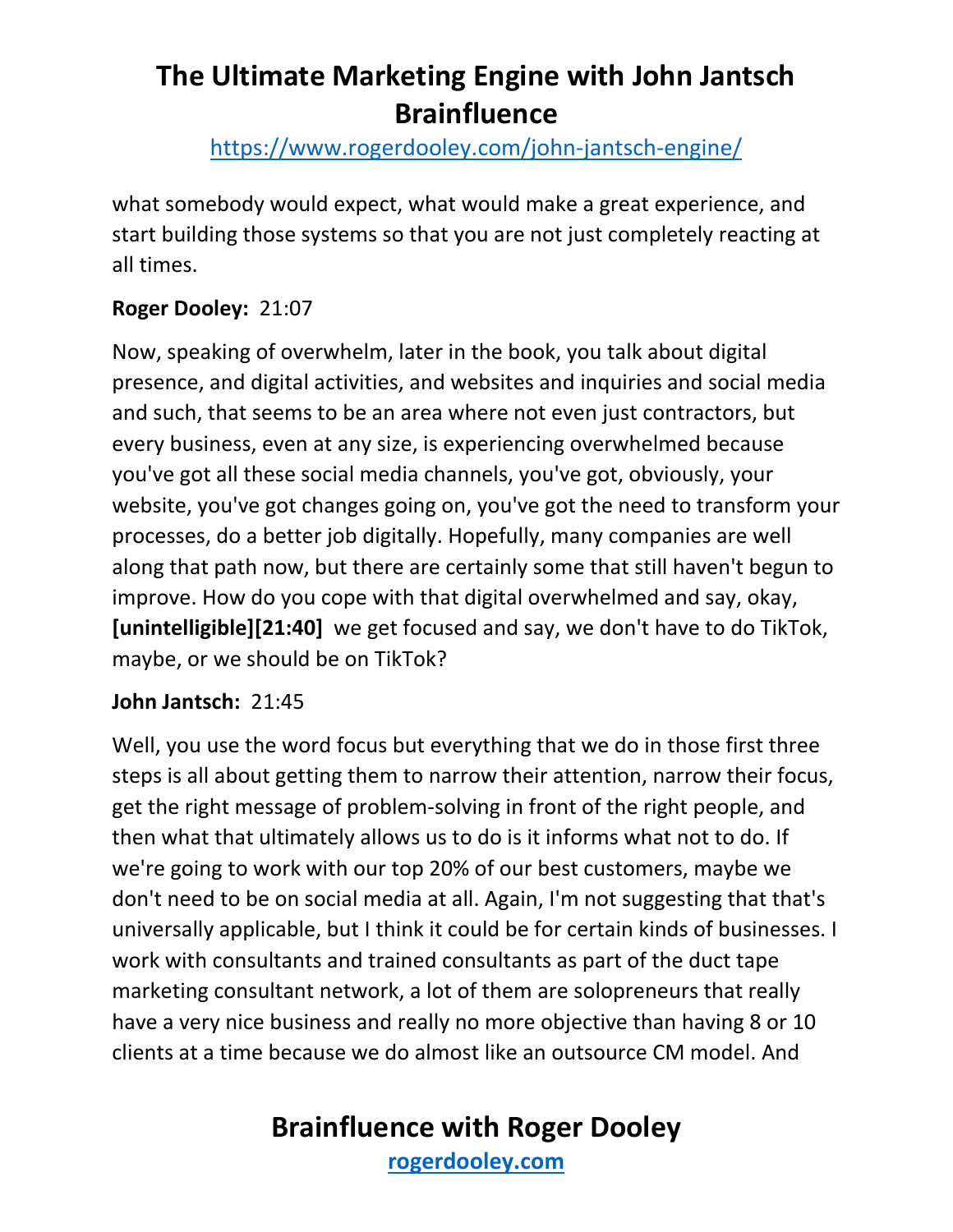# <https://www.rogerdooley.com/john-jantsch-engine/>

yet, they're getting on all these platforms with the hope of getting in front of 1000s of people, they just need 4 more clients. Maybe they should put all their attention on going to a couple of networking events, instead of worrying about TikTok or other things. And so, when you develop strategy from the framework that I present in "The Ultimate Marketing Media", I think it informs what you should be focusing on, and it really helps you identify the priorities, so you can stick to what's going to be effective.

### **Roger Dooley:** 22:55

Yeah. It reminds me a bit of Gabe Weinberg's strategy. He wrote a book called "Traction" which lists 26 different ways that you can grow, but then also it says you should focus on the one that works for you, not try and do all of them. Which is a trap we all fall into. The new shiny thing comes along and "Well, man, I'm on LinkedIn, and Facebook and Twitter. And holy cow! Now there is TikTok or Pinterest. Nan, I should be on that because I hear about all these people getting business that way." You really have to decide.

# **John Jantsch:** 23:20

It comes from that very first thing I think I mentioned, trying to be all things to all people. That's what leads people to say I need to be in all places **[unintelligible][23:29]** all people. It's actually very stress relieving to businesses when I can get them to realize they actually should be doing less instead of more.

# **Roger Dooley:** 23:37

Is there anything else, any other advice, John, that you'd have for businesses, **[unintelligible][23:42]** smaller businesses, but really of any size?

# **Brainfluence with Roger Dooley**

**[rogerdooley.com](https://www.rogerdooley.com/)**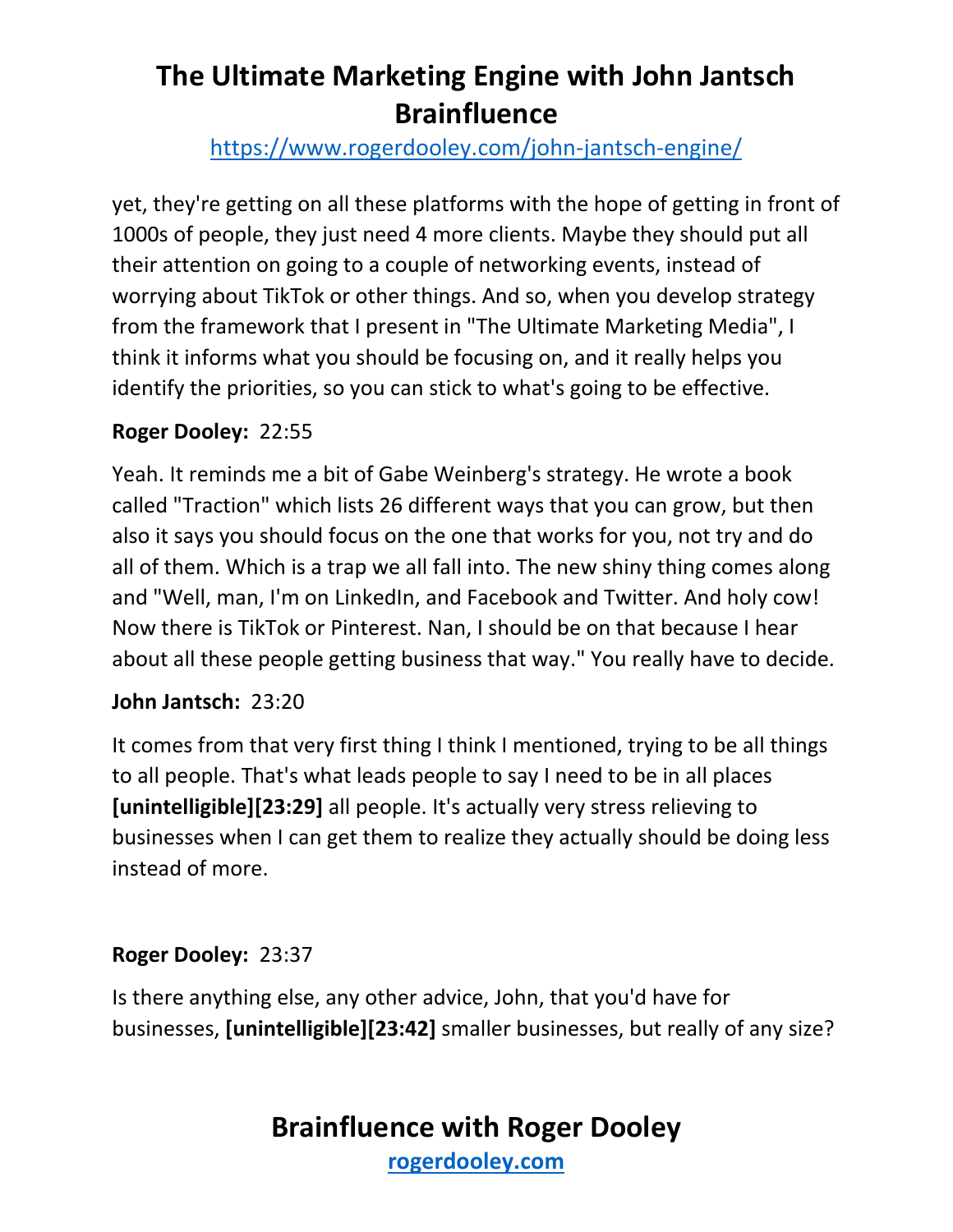<https://www.rogerdooley.com/john-jantsch-engine/>

### **John Jantsch:** 23:44

The advice that I've been giving for years if somebody says what's one thing people could do, I always default to this, and that is really do this exercise to figure out who your most profitable customers are (and maybe they're the ones that are referring business to you today, as well) and really sit down and talk to them. Make it a habit quarterly or maybe even more than that to start talking, not just about how you're doing or what you could do for them, but what else are they not getting? How could you think in terms of this idea of scaling with them? How could you think in terms of growing with them? When you get very laser-focused on serving this top 20% of your clients, it will help inform what's the next product or the next service offering that you should bring to those people. Because when you've got a great working relationship with somebody, they already trust you, it is much easier to work with them in ways that are far more profitable than it is to go out and try to build a new division of your company and go out and get new clients. So, that's really my biggest advice, get closer and closer to your ideal customer.

#### **Roger Dooley:** 24:45

Yeah. Such great advice, John, and it makes me think of the arborist or the tree company that you're talking about. And clearly, they are focused on trees, and most companies like that are. If you **[unintelligible][24:55]** trucks, **[unintelligible][24:56]** people or services, they are focused on maintaining trees, and cutting them down, maybe planting them too. But if they have a reputation for being very reliable, for showing up on time, for being responsive, having people who clean up when they're done and don't leave the yard looking a mess, clearly, there would be demand for landscaping services that would be very complementary that to their business. But I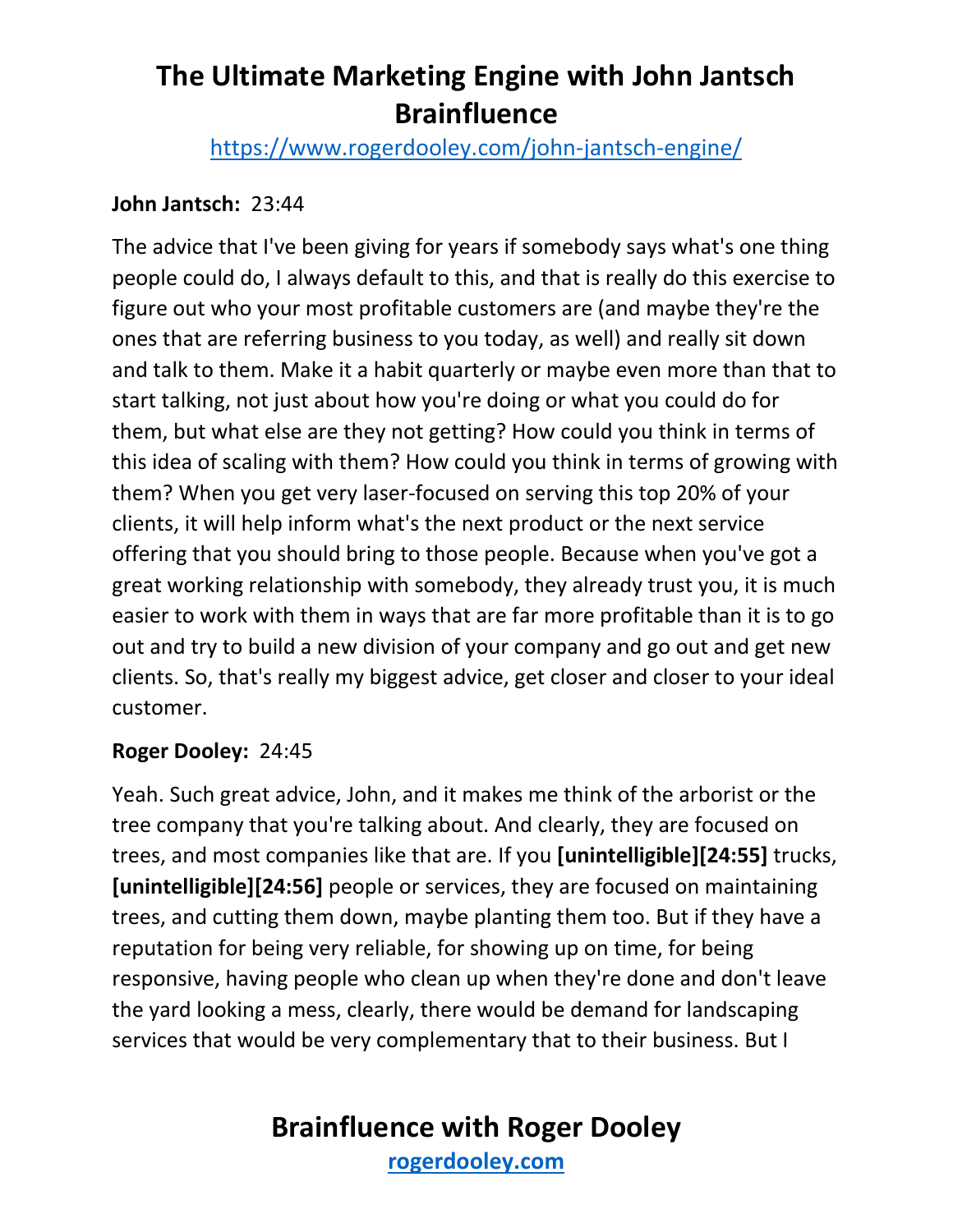<https://www.rogerdooley.com/john-jantsch-engine/>

think often too, we don't think that. We think "Well, hey, we're in the tree business, man. My guys know nothing about landscaping. That's a totally different business." From the client standpoint though, it's not a totally different business. You've got these big living things and the smaller living things, they're all to make the exterior of the house look good. It's pretty much the same area. And if you can extend what is already a good reputation in one area into a new area of endeavor, then, by all means, it could make a lot of sense.

# **John Jantsch:** 25:46

Absolutely.

# **Roger Dooley:** 25:47

John, how can people find you and your ideas?

#### **John Jantsch:** 25:49

Sure. So, pretty much everything I've been writing about and doing you can find at ducttapemarketing.com. Now I have a special website just for the ultimate marketing engine. And guess what? It's theultimatemarketingengine.com. And when you go there, depending upon when you're listening to this, if you go there prior to September 21, you're going to see an offer to get a free companion course. So, just click on that link, it'll tell you how to get our six video course with worksheets and resources attached if you preorder a copy of "The Ultimate Marketing Engine". So, you can preorder that copy, it'll be shipped to you in September, but you can start consuming the material in the course right away when you do that.

**Roger Dooley:** 26:29